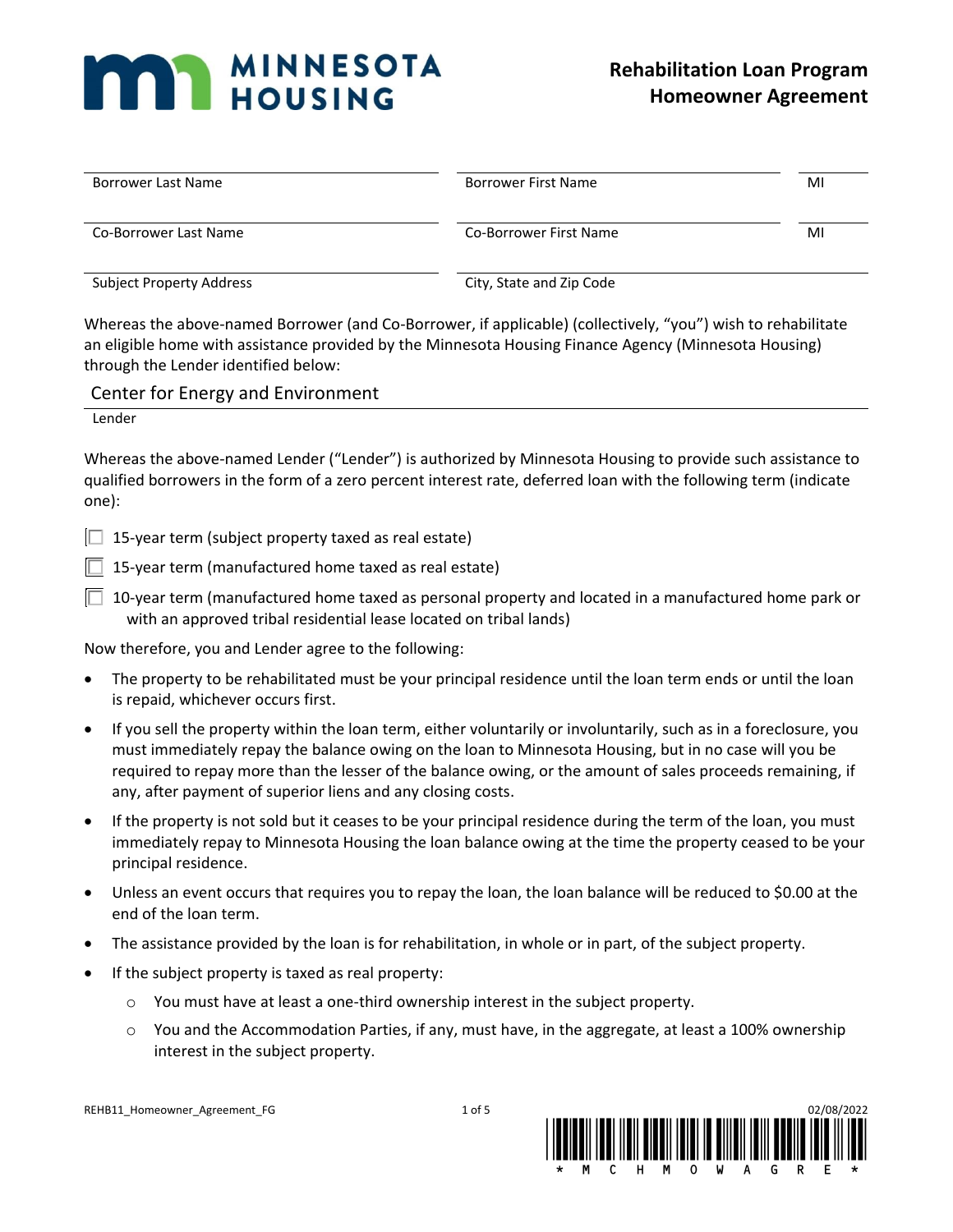- If the subject property is a manufactured home, taxed as personal property and located within a manufactured home park, you must have a 100% ownership interest in the property to qualify for this program.
- Your property will be subject to an inspection using Minnesota Housing's Rehabilitation Standard to determine the deficiencies in your home.
- You will select the deficiencies to be cured with your loan, but at a minimum, you understand that the following items must be addressed:
	- o All lead-based paint hazards;
	- o Smoke and carbon monoxide alarms installed to State Building Code;
	- $\circ$  Any outstanding recommendations from the most recent energy audit; and,
	- $\circ$  Any other deficiencies identified in the inspection, which if left undone will pose an ongoing safety risk or cause further damage to your home.
- You will select a contractor licensed by the Minnesota Department of Labor and Industry.
- All rehabilitation must be completed and all funds disbursed by the Lender, in accordance with the Procedural Manual, within 9 months of the date that the Lender closes the loan with Minnesota Housing.

### **Maximum Loan Amount**

The maximum loan amount may not exceed \$37,500.

### **Lender and Homeowner Responsibilities**

- 1. You must certify that loan funds will be used only for eligible improvements and shall not be applied toward any work begun or completed before the date of the loan.
- 2. You and your Lender must identify the deficiencies in the subject property and prepare a Scope of Work with detailed specifications based on the following:
	- Minnesota Housing's Rehabilitation Standard inspection;
	- Lead-based paint inspection/risk assessment (for subject properties constructed prior to 1978);
	- Minnesota Housing Overlay to Green Communities Criteria; and,
	- All applicable state, county and municipal health, housing, building, fire prevention and housing maintenance codes or other public standards.

You understand the rehabilitation undertaken with this assistance will not make your home new. The intent of the assistance is to make your home safer, increase its habitability, and increase its energy efficiency.

- 3. You must find a Minnesota-state licensed contractor to perform the work required.
	- Ask for recommendations from neighbors who have had work done. Neighborhood groups may have a list of contractors who have done good work in the past.
	- Major utilities are required to provide their customers with a list of contractors who have agreed to follow certain standards for energy improvements. Ask your utility supplier for a copy of the list.
	- Building supply stores, hardware stores, lumberyards and other suppliers may be able to provide names of good contractors.

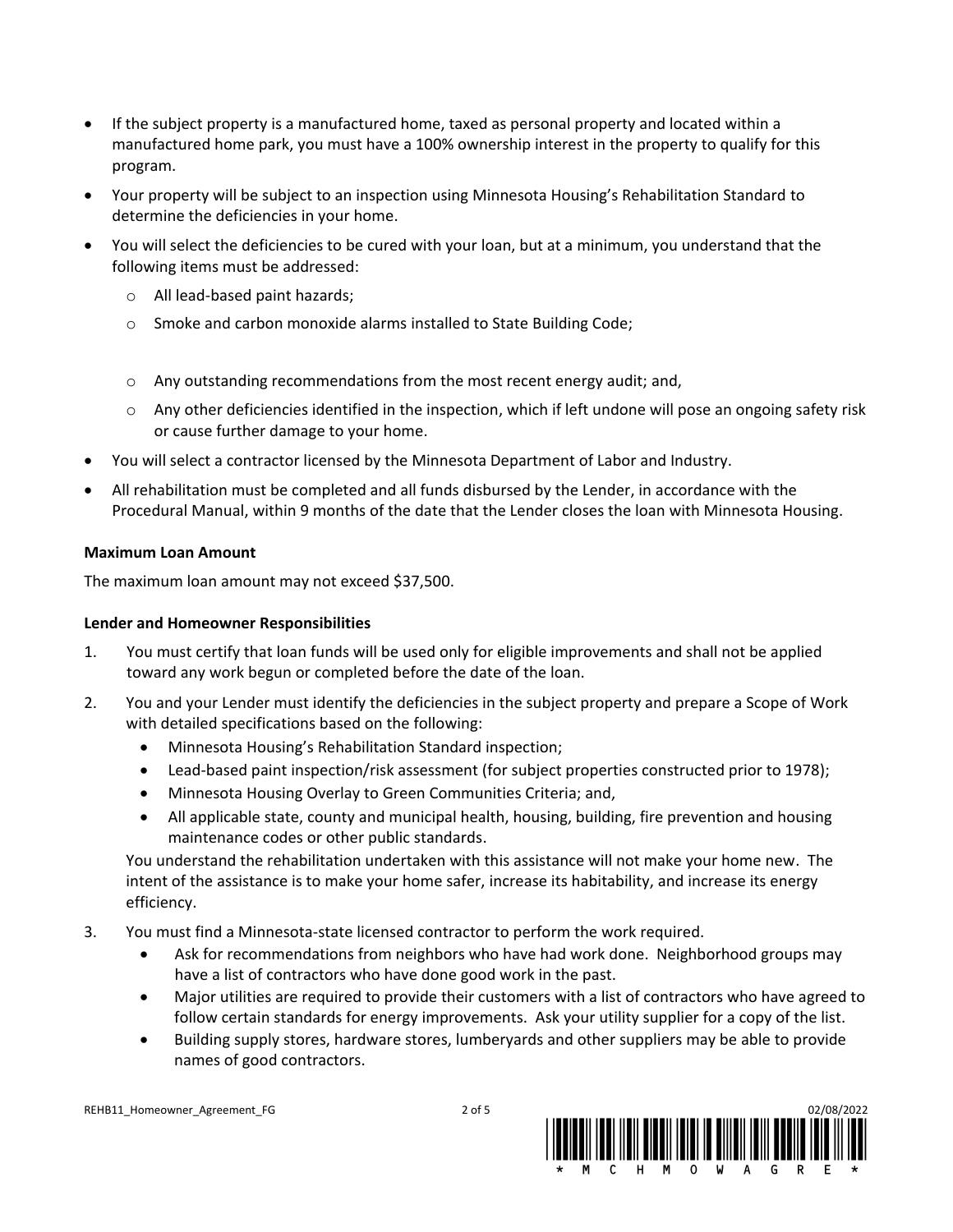- Trade associations can usually offer good referrals because their members must maintain good reputations.
- A local directory or newspaper ads may provide information on contractors to contact as well as information about their specific improvement specialization.
- 4. You should investigate the contractor before you hire him/her. Here are a few places to consult before you sign a contract:
	- Minnesota Department of Labor and Industry provides an online license lookup tool where a contractor's license status and any enforcement actions against a contractor can be found and verified.
	- Contractor's references (former customers);
	- Better Business Bureau;
	- Your City Hall;
	- Minnesota Attorney General's Office; and,
	- Materials dealers and trade associations.
- 5. You must solicit at least 2 written bids from different contractors. Bids should be dated and signed by the contractor. Do not accept verbal bids even for small jobs.
- 6. You, and only you, will choose the contractor to perform the work on your home. Select the contractor based on bids and investigational outcomes. The program requires the lowest, reasonable bid to be selected. If you choose not to select the lowest bid, you should provide your Lender with a written justification and should not proceed until written consent is received from your Lender. Approval is at the sole discretion of Lender and Minnesota Housing.

**Once you find a contractor and are satisfied that he/she is reputable and licensed to do business in the state of Minnesota, do not sign a contract until your Lender receives a loan commitment from Minnesota Housing and gives you permission to do so.**

- 7. Lender commits loan with Minnesota Housing.
- 8. Loan is closed with Lender.
- 9. Prior to signing the contract with the contractor:
	- Obtain the Lender's permission to sign the contract;
	- Get clear answers to all your questions before you sign the contract;
	- Items covered in the contract should include, but are not limited to, the following:
		- Complete cost breakdown;
		- Specifications;
		- Start and completion dates;
		- Change order clauses;
		- Schedule of payments;
		- Liability;
		- Contractor responsible for work performed by Subcontractors;
		- Dispute resolution;
		- **•** Permits:
		- Cancellation rights;
		- Protection against liens;
		- Cleanup of site; and,
		- Guarantees and warranties.

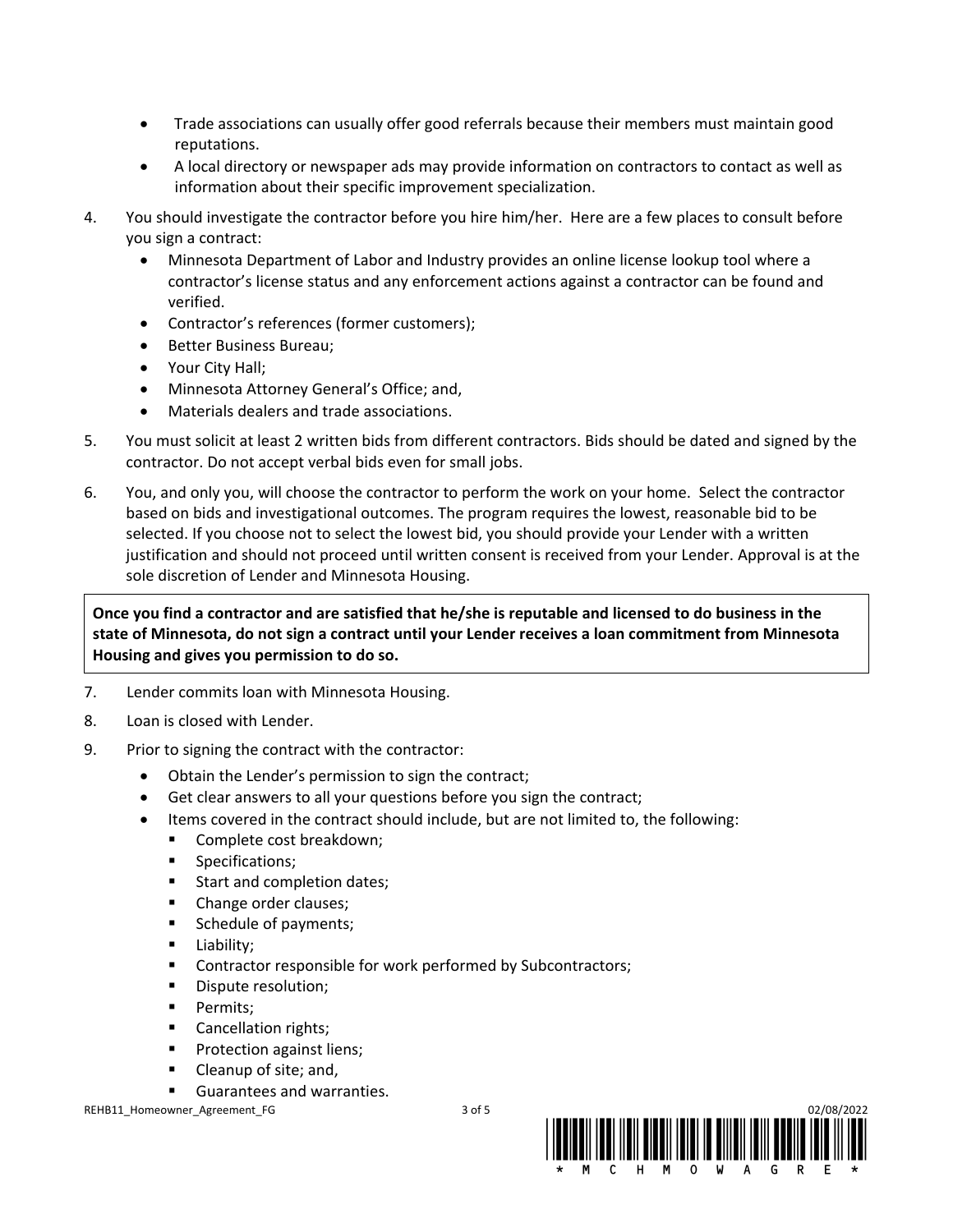- 10. Complete contract between you and the contractor and hold the pre-construction conference, if necessary, with the Lender and the contractor. **The contractor will be working for you and not for the Lender or Minnesota Housing.**
- 11. Lender issues Proceed to Work Order.
- 12. Contractor Payment:
	- The Lender will inspect the work for completion, conformity to specifications and workmanship and will require correction or completion, if necessary;
	- Lien waivers must be obtained from the contractor(s); and,
	- The Lender will prepare and deliver payment to the contractor(s).
- 13. Change Orders:
	- All rehabilitation work must be completed as outlined in the contract with the contractor.
	- You understand that you may not ask the contractor to deviate from the original Scope of Work agreed to in the contract without executing the required Change Order form with the Lender and Minnesota Housing.
	- Change Orders will only be allowed if unanticipated deficiencies are found during rehabilitation where, if left undone, will cause further damage to your home.
	- Modify Note and Mortgage, if required.
- 14. All rehabilitation must be completed and funds disbursed by the Lender for the project, in accordance with the Procedural Manual, within 9 months of the date that the Lender closes the loan with Minnesota Housing.
- 15. The Lender and the Borrower execute the Completion Certificate.

### **Contractor Warranty**

You should refer to Minnesota Statute Chapter 327A. If you have any questions regarding this statute or have any problems with the contractor after completion of the work, consult an attorney, a legal aid society, or your city or county complaint department.

### **Your Rights as the Homeowner**

- 1. You have the right to be treated respectfully and fairly by the Lender and the contractor.
- 2. If you don't understand something you have the right to ask questions.
- 3. You have the right to expect that the rehabilitation work will be completed in accordance with acceptable professional standards.